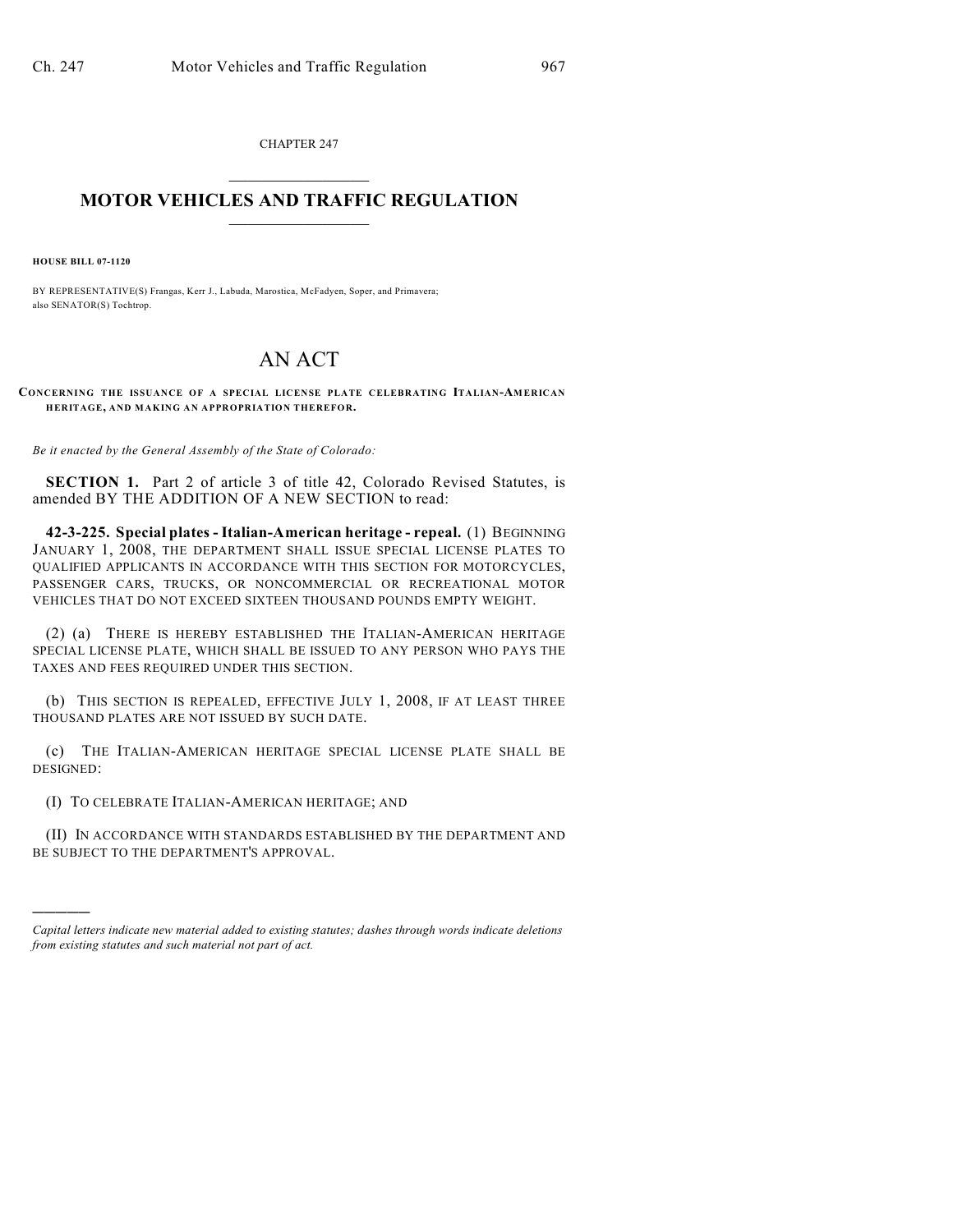(3) THE AMOUNT OF THE TAXES AND FEES FOR SPECIAL LICENSE PLATES UNDER THIS SECTION IS THE SAME AS THE AMOUNT OF THE TAXES AND FEES SPECIFIED FOR REGULAR MOTOR VEHICLE LICENSE PLATES; EXCEPT THAT THE DEPARTMENT SHALL COLLECT A ONE-TIME FEE OF TWENTY-FIVE DOLLARS FOR ISSUANCE OR REPLACEMENT OF EACH SUCH LICENSE PLATE. THE DEPARTMENT SHALL TRANSMIT THE ADDITIONAL ONE-TIME FEE TO THE STATE TREASURER, WHO SHALL CREDIT THE SAME TO THE HIGHWAY USERS' TAX FUND CREATED IN SECTION 43-4-201, C.R.S.

(4) AN APPLICANT MAY APPLY FOR PERSONALIZED ITALIAN-AMERICAN HERITAGE SPECIAL LICENSE PLATES. UPON PAYMENT OF THE ADDITIONAL FEE REQUIRED BY SECTION 42-3-211 (6) (a) FOR PERSONALIZED LICENSE PLATES, THE DEPARTMENT MAY ISSUE SUCH PLATES IF THE APPLICANT COMPLIES WITH SECTION 42-3-211. IF AN APPLICANT HAS EXISTING PERSONALIZED LICENSE PLATES FOR A MOTOR VEHICLE, THE APPLICANT MAY TRANSFER THE COMBINATION OF LETTERS OR NUMBERS TO A NEW SET OF COLORADO ITALIAN-AMERICAN HERITAGE LICENSE PLATES FOR THE VEHICLE UPON PAYING THE FEE IMPOSED BY SECTION 42-3-211 (6) AND UPON TURNING IN SUCH EXISTING PLATES TO THE DEPARTMENT. A PERSON WHO HAS OBTAINED PERSONALIZED ITALIAN-AMERICAN HERITAGE SPECIAL LICENSE PLATES UNDER THIS SUBSECTION (4) SHALL PAY THE ANNUAL FEE IMPOSED BY SECTION 42-3-211 (6) (b) FOR RENEWAL OF SUCH PERSONALIZED PLATES. THE FEES UNDER THIS SUBSECTION (4) ARE IN ADDITION TO ALL OTHER TAXES AND FEES IMPOSED FOR THE ITALIAN-AMERICAN HERITAGE SPECIAL LICENSE PLATES.

**SECTION 2.** 42-3-301 (2) (a) (II), Colorado Revised Statutes, as it will become effective July 1, 2007, is amended to read:

**42-3-301. License plate cash fund - license plate fees.** (2) (a) The fees imposed pursuant to subsection (1) of this section shall be set in an amount necessary to recover only the costs of the production and distribution of any license plates, decals, or validating tabs issued pursuant to this article and shall be:

(II) Two dollars and fifty-four cents per special license plate issued pursuant to section 42-3-207, sections 42-3-209 to 42-3-219, or section 42-3-221, 42-3-222, 42-3-223, or 42-3-224 SECTIONS 42-3-221 TO 42-3-225;

**SECTION 3. Appropriation.** In addition to any other appropriation, there is hereby appropriated, out of any moneys in the license plate cash fund created in section 42-3-301, Colorado Revised Statutes, not otherwise appropriated, to the department of revenue, for allocation to the division of motor vehicles, for the fiscal year beginning July 1, 2007, the sum of sixteen thousand eighty dollars (\$16,080), or so much thereof as may be necessary, for the implementation of this act.

**SECTION 4. Effective date.** This act shall take effect at 12:01 a.m. on the day following the expiration of the ninety-day period after final adjournment of the general assembly that is allowed for submitting a referendum petition pursuant to article V, section 1 (3) of the state constitution, (August 8, 2007, if adjournment sine die is on May 9, 2007); except that, if a referendum petition is filed against this act